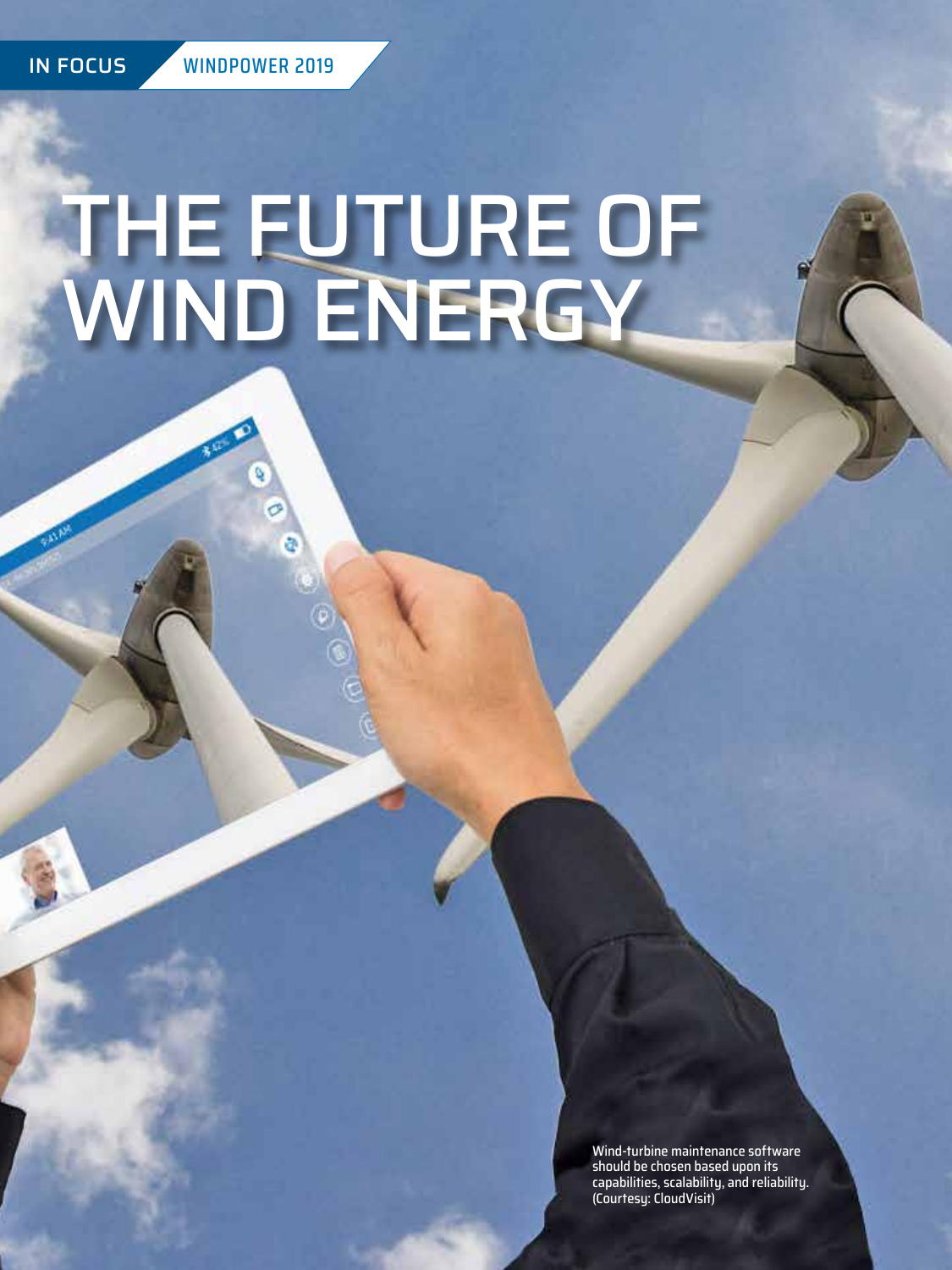*Positive growth throughout the wind energy industry is achievable with wind turbine maintenance software.*

#### **By GENEVIEVE PFEIFFER**

The worldwide increase in demand for renewable energy has fueled the investment and technological advancements in wind turbines. But the largest opportunities are not necessarily the newest designs or the largest turbines he worldwide increase in demand for renewable energy has fueled the investment and technological advancements in wind turbines. But the largest opportunities are not necessarily the newest designs or es used to maintain existing turbines and install future turbines. The winds of change are blowing, and they're blowing in a renewable future.

#### NECESSARY MAINTENANCE UPDATES

Despite the growing investment in and demand for wind power, wind-turbine installation and maintenance are using outdated project management processes. Existing methods rely on traditional data collection methods — chiefly pen and paper recordings of maintenance work. According to MAKE Consulting, a research firm focused on renewable energy, global wind production is expected to double by 2027. To maintain this strong growth, the wind-energy industry is required to optimize maintenance procedures, workflow, and efficiency.

Technicians must adhere to routine maintenance practices to compile detailed records. The more thorough a record, the more data can be used to enable inspectors to provide quick prognoses of necessary maintenance or repairs. Attention to detail and organization, and the resulting speedy prognosis, can optimize the life of a turbine and reduce downtime and loss of energy production. Overall, to maximize a wind farm's energy generation, wind-turbine technicians require an updated method of communicating and collaborating with inspectors.

#### HIGH DEMAND FOR INSPECTORS POSES CHALLENGES

While the role of a wind-turbine technician is important, no wind turbine can be used without an inspector's approval. The multiple, high-level skillsets and extensive experience required to become a wind-turbine inspector creates a high demand for their expertise. Currently, there is a shortage of wind-turbine inspectors.

Additionally, inspectors must travel to the remote locations onshore and offshore to inspect turbines. During this travel, their skills are not used. New technology can encourage inspectors' skillsets to be used more efficiently and enable the wind-energy industry to keep up with the growing demand for wind power.

#### TECHNOLOGICAL ADVANCEMENTS

Recent technological advancements in wind-turbine inspections can provide more efficient installation, maintenance, and repairs. Wind-turbine inspection paired with maintenance software is a solution for the need to update current maintenance practices. Using this software, inspectors can approve inspections from a centralized office. Inspectors do not have to travel to distant sites and can use their time more efficiently to communicate and collaborate with technicians. Technicians can also work more efficiently, since they do not have to wait for inspectors to arrive on site. If a technician needs to speak with an inspector, he or she can schedule a videoconference session. Wind-turbine maintenance software can facilitate a decrease in travel, as well as the increase in communication and collaboration, so the overall number of approved turbine inspections can increase without having to hire new personnel.

Wind-turbine maintenance software should be chosen based upon its capabilities, scalability, and reliability. Enhanced functionalities maximize safety, efficiency, accuracy, and accountability and encourage the wind-energy industry's quick growth.

Here are some key capabilities and functionalities that should be considered in wind-turbine maintenance software, and how they can be implemented and used:

#### VISUAL INSPECTION-RECORDINGS

 $\blacktriangledown$  Video recording and audio recording functionality should be a top priority when identifying the correct wind-turbine maintenance software. Wind-turbine inspectors must be able to use their desktop or mobile device to record a videoconference session with technicians. Wind-turbine technicians should be able to use their smartphone or tablet to record any onsite maintenance or repair, and upload the file for inspection.

 $\blacktriangledown$  Additional enhanced features should include time stamps in video and audio recordings. Time stamps ensure viewers replaying the recording can quickly be taken to an exact moment in the video. If a recording must be paused or stopped, it should be concatenated into the original master recording to avoid confusion while reviewing multiple files.

 $\blacktriangleright$  Make sure to invest in software that includes cloud storage and be sure to ask questions about low bandwidth or high latency — low bandwidth should never interfere with a technician's ability to capture and share quality recordings or images with an inspector.

#### WIND-TURBINE MAINTENANCE CHECKLIST

 $\blacktriangleright$  Using a wind-turbine maintenance checklist, inspectors can create a punch list, or job cards. This functionality prioritizes and organizes tasks that must be performed in order to approve a wind-turbine inspection. This checklist ensures each task is completed up to industry standards and government regulations.

 $\blacktriangleright$  Visual data, including time-stamped videos and audio recordings, images, and chats should be uploaded to each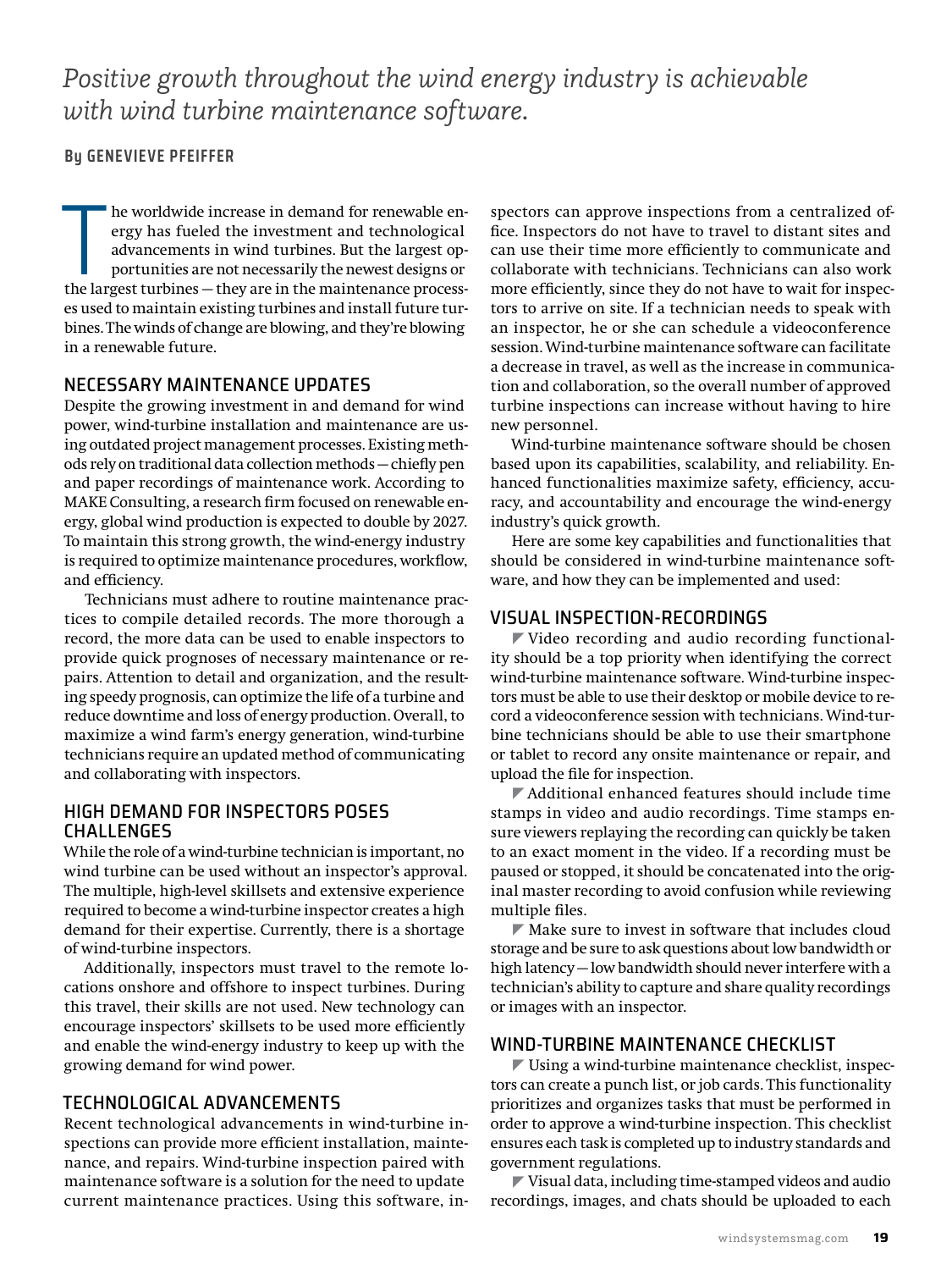

Recent technological advancements in wind-turbine inspections can provide more efficient installation, maintenance, and repairs. (Courtesy: CloudVisit)



*A Complete Portfolio of Comprehensive Engineering, Procurement, Construction Management & Testing Services for Project Development*

*Complete Electrical Power Systems Design Electrical EPC Design Interconnect Assistance & Electrical Studies Construction Services with Start-Up Ongoing Electrical Maintenance & Testing*



*[www.electricalconsultantsinc.com](http://www.electricalconsultantsinc.com)*

*Visit Our Booth #2945 at the 2019 AWEA Windpower Show*

corresponding item, or task, on the wind-turbine maintenance checklist. This visual data provides accuracy and a record of visual inspection. The visual and audio data ensures the inspection was completed as if the inspector was at the site.

 $\nabla$  A sign of quality wind-turbine maintenance software is functionalities that encourage organization and collaboration. All data on the wind-turbine maintenance checklist should be organized through customizable labels and the ability to easily update the status of each task.

 $\blacktriangledown$  The software company should guarantee that checklists are customizable. Customizable checklists will allow inspectors to create a checklist for a singular instance of repair, or a master checklist, which can be created, replicated, and used to inspect many wind turbines of the same model. A scalable solution will be necessary as wind farms expand and technological advancements are made.

#### VISUAL INSPECTION-IMAGES

 $\blacktriangleright$  Complex inspections of wind turbines necessitate precise visual acuity. Wind-turbine maintenance software should enable technicians to use screen capture and high-definition video-recording functionality.

 $\blacktriangleright$  Using these functionalities, the technicians are able to capture screen shots of high-definition video recordings and take photos of maintenance work. Technicians can then upload these images to the inspection checklist and share them with the inspector and maintenance team. The inspector should be able to mark up the images with lines, arrows, circles, text, and more to show exactly what maintenance work must be done.

 $\blacktriangleright$  Using the enhanced data, the inspector can make an informed decision on the maintenance and repairs needed, provide quick feedback to the technician, and keep all data as records of quality assurance.

#### **SECURITY**

 $\blacktriangleright$  Security must be maximized in all stages of the inspection, including data stored at rest post-inspection. Ensure all communication is encrypted, and the software should include robust virus protection on the server level. The software should also feature multifactor authentication for administrator-level users and multiple-user roles.

 $\blacktriangleright$  Only users with matching roles and permissions need access to files, so this feature will further protect restricted and confidential information. Always confirm the privacy agreement: The software provider should never share data with third parties without explicit permission.

#### ENHANCED DATA REPORTING AND ANALYSIS

 $\blacktriangledown$  To analyze and adapt wind turbines and wind farms to specific needs, wind-turbine software must enable customizable data analysis. This information can be used to discern patterns and trends in wind-turbine models, maintenance processes, or maintenance teams.

 $\blacktriangleright$  Furthermore, customizable reports can be produced